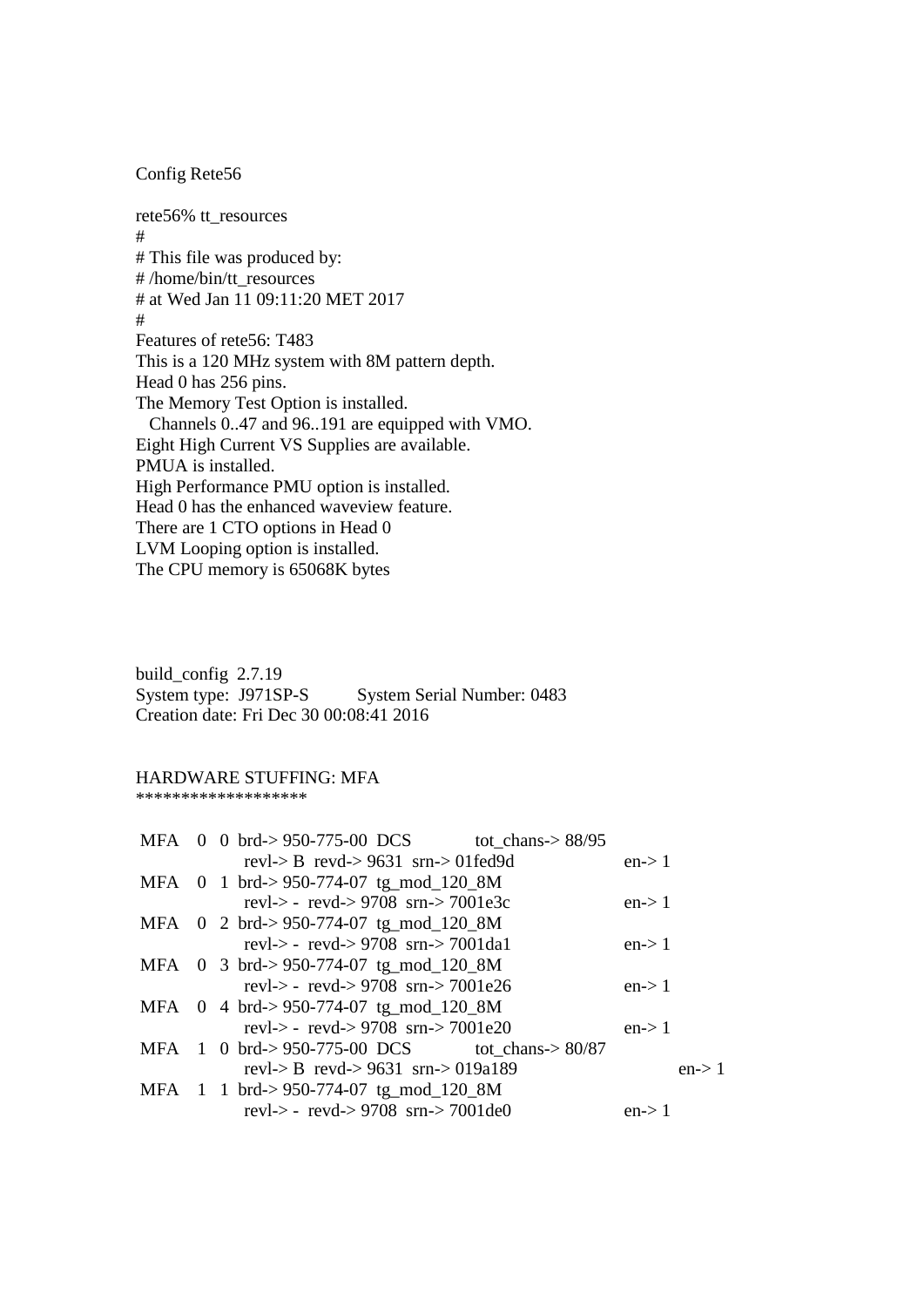|            |   | MFA 1 2 brd->950-774-07 tg_mod_120_8M                                              |        |        |
|------------|---|------------------------------------------------------------------------------------|--------|--------|
|            |   | revl-> - revd-> 9708 srn-> 7001bf7                                                 | en > 1 |        |
| MFA        |   | 1 3 brd $\geq$ 950-774-07 tg_mod_120_8M<br>revl-> - revd-> 9708 srn-> 7001de5      |        |        |
|            |   |                                                                                    | en > 1 |        |
| MFA        |   | 1 4 brd->950-774-07 tg_mod_120_8M<br>revl-> - revd-> 9708 srn-> 7001e36            | en > 1 |        |
|            |   | MFA 2 0 brd->950-775-00 DCS tot_chans->72/79                                       |        |        |
|            |   | revl-> B revd-> 9631 srn-> 01ff153                                                 | en > 1 |        |
|            |   | MFA 2 1 brd->950-774-07 tg_mod_120_8M                                              |        |        |
|            |   | revl-> - revd-> 9708 srn-> 7001da5                                                 | en > 1 |        |
|            |   | MFA 2 2 brd->950-774-07 tg_mod_120_8M                                              |        |        |
|            |   | revl-> - revd-> 9708 srn-> 7001d91                                                 | en > 1 |        |
|            |   | MFA 2 3 brd->950-774-07 tg_mod_120_8M                                              |        |        |
|            |   | revl-> - revd-> 9708 srn-> 7001dd2                                                 | en > 1 |        |
|            |   | MFA 2 4 brd->950-774-07 tg_mod_120_8M                                              |        |        |
|            |   | revl-> - revd-> 9708 srn-> 7001db5                                                 | en > 1 |        |
|            |   | MFA $3 \text{ 0}$ brd $\approx$ 950-775-00 DCS<br>tot_chans-> $64/71$              |        |        |
|            |   | revl-> B revd-> $9631$ srn-> 02003d2                                               |        | en > 1 |
| <b>MFA</b> |   | 3 1 brd->950-774-07 tg_mod_120_8M                                                  |        |        |
|            |   | revl-> - revd-> 9708 srn-> 7001b9d                                                 | en > 1 |        |
| MFA        |   | 3 2 brd-> 950-774-07 tg_mod_120_8M                                                 |        |        |
|            |   | revl-> - revd-> $9708$ srn-> $7001$ bbb                                            | en > 1 |        |
|            |   | MFA 3 3 brd->950-774-07 tg_mod_120_8M                                              |        |        |
|            |   | revl-> - revd-> $9708$ srn-> $7001c8b$                                             | en > 1 |        |
|            |   | MFA 3 4 brd->950-774-07 tg_mod_120_8M                                              | en > 1 |        |
|            |   | revl-> - revd-> 9708 srn-> 7001c94<br>MFA 4 0 brd->950-775-00 DCS tot_chans->24/31 |        |        |
|            |   | revl-> B revd-> 9631 srn-> 0202038                                                 |        | en > 1 |
|            |   | MFA 4 1 brd->950-774-07 tg_mod_120_8M                                              |        |        |
|            |   | revl-> - revd-> 9708 srn-> 7001e4e                                                 | en > 1 |        |
|            |   | MFA 4 2 brd->950-774-07 tg_mod_120_8M                                              |        |        |
|            |   | revl-> - revd-> 9708 srn-> 7001d64                                                 | en > 1 |        |
|            |   | MFA 4 3 brd->950-774-07 tg_mod_120_8M                                              |        |        |
|            |   | revl-> - revd-> $9708$ srn-> $7001$ dc7                                            | en > 1 |        |
|            |   | MFA 4 4 brd->950-774-07 tg_mod_120_8M                                              |        |        |
|            |   | revl-> - revd-> 9708 srn-> 7001e4d                                                 | en > 1 |        |
|            |   | MFA 4 5 brd->950-596-04 vmo_a_mod_1M                                               |        |        |
|            |   | revl-> A revd-> $9444$ srn-> 11bb053                                               |        | en > 1 |
|            |   | MFA 5 0 brd->950-775-00 DCS tot_chans->16/23                                       |        |        |
|            |   | revl-> B revd-> $9631$ srn-> 02026b4                                               |        | en > 1 |
| <b>MFA</b> | 5 | 1 brd->950-774-07 tg_mod_120_8M                                                    |        |        |
|            |   | revl-> - revd-> 9708 srn-> 7001e1c                                                 | en > 1 |        |
|            |   | MFA 5 2 brd->950-774-07 tg_mod_120_8M                                              |        |        |
|            |   | revl-> - revd-> $9708$ srn-> $7001e22$                                             | en > 1 |        |
|            |   | MFA 5 3 brd->950-774-07 tg_mod_120_8M                                              |        |        |
|            |   | revl-> - revd-> 9708 srn-> 7001e88                                                 | en > 1 |        |